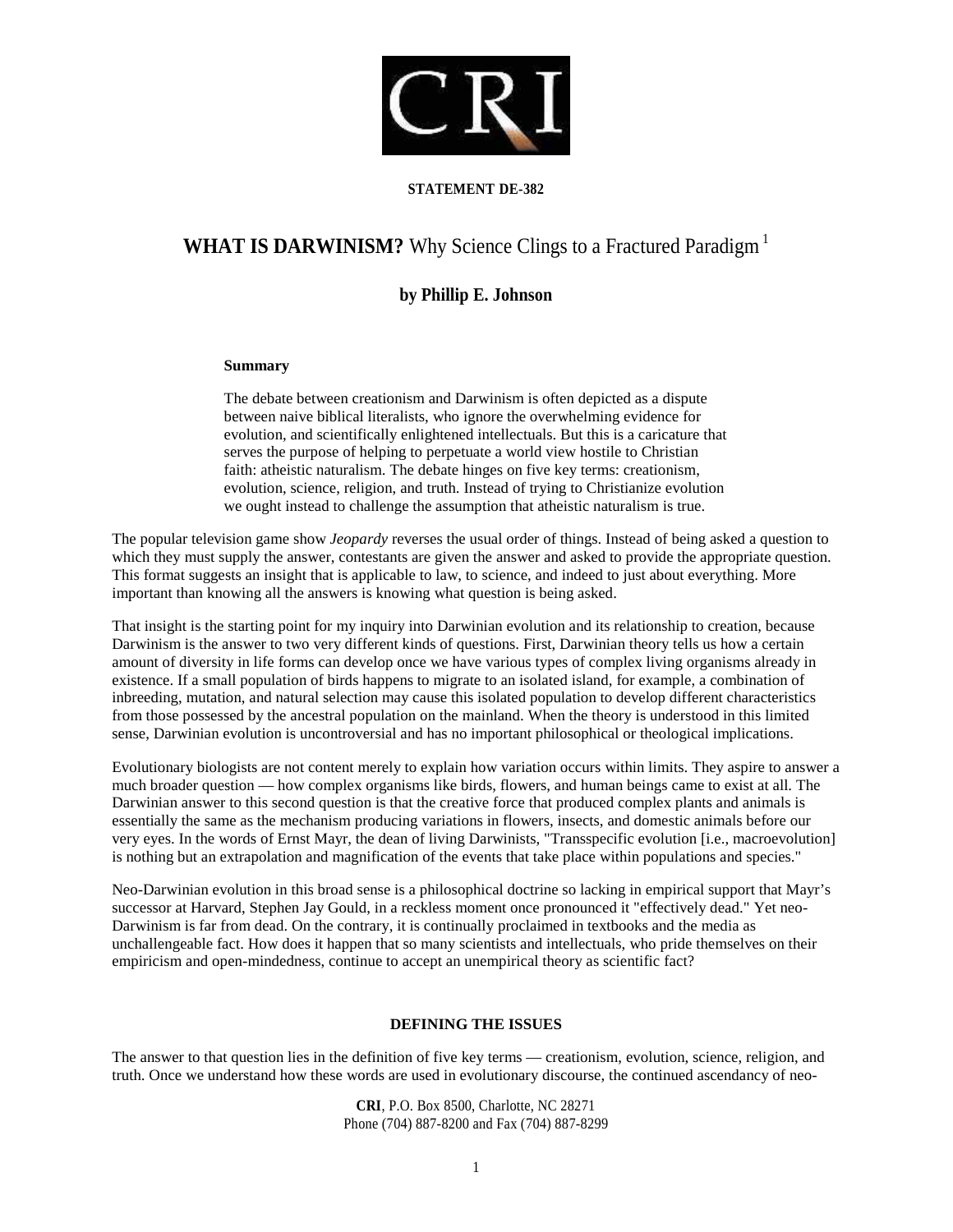Darwinism will be no mystery, and we need no longer be deceived by claims that the theory is supported by "overwhelming evidence." As we shall see, there are powerful vested interests in this area that thrive in the midst of ambiguity and confusion. Those who insist on defining terms precisely and using them consistently may find themselves regarded with suspicion and hostility, and even accused of being enemies of science.

#### **Creationism**

The first word is *creationism,* which means simply a belief in creation. In Darwinist usage, which dominates not only popular and professional scientific literature but also the media, a creationist is a person who takes the creation account in the Book of Genesis as true in the most literal sense. The earth was created in a single week of six 24 hour days no more that 10,000 years ago; the major features of the geological record were produced by Noah's flood; and there have been no major innovations in the forms of life since the beginning. It is a major theme of Darwinist propaganda that the only persons who have any doubts about Darwinism are young-earth creationists of this sort, who are always portrayed as rejecting the clear and convincing evidence of science to preserve a religious prejudice. The implication is that citizens of modern society are faced with a choice that is really no choice at all. Either they reject science altogether and retreat to a premodern world view, or they believe everything the Darwinists tell them.

In a broader sense, however, a creationist is simply a person who believes in the existence of a creator who brought about the world and its living inhabitants for a purpose. Whether the process of creation took a single week or billions of years is relatively unimportant from a philosophical or theological standpoint. Creation by gradual processes over geological ages may create problems for biblical interpretation, but it creates none for the basic principle of theistic religion. Creation in this broad sense, according to a 1991 Gallup poll, is the creed of 87 percent of Americans. Is creation in this sense consistent with evolution?

## **Evolution**

The answer is no, when *evolution* is understood in the Darwinian sense. To Darwinists evolution means *naturalistic* evolution, an insistence that science must assume that the cosmos is a closed system of material causes and effects, which can never be influenced by anything outside of material nature, such as God. In the beginning, an explosion of matter created the cosmos, and undirected, naturalistic evolution produced everything that followed. Thus, no intelligent purpose guided evolution. If intelligence exists today, that is only because it has itself evolved through purposeless material processes.

At bottom the theory must be based on chance, because that is what is left when we have ruled out everything involving intelligence or purpose. But theories invoking *only* chance are not credible. One thing everyone acknowledges is that living organisms are enormously complex — far more so than, say, a computer or an airplane. That such complex entities came into existence simply by chance is clearly less credible than that they were designed and constructed by a creator. To back up their claim that this appearance of intelligent design is an illusion, Darwinists therefore need to provide a building force that is mindless and purposeless. Natural selection is by far the most plausible candidate.

If we assume that random genetic mutations provided the new genetic information needed, say, to give a small mammal a start towards wings, and if we assume that each tiny step in the process of wing-building gave the animal an increased chance of survival, then natural selection ensured that the favored creatures would thrive and reproduce. It logically follows that wings can and will appear as if by the plan of a designer. Of course, if wings or other improvements do not appear, the theory explains their absence just as well. The needed mutations didn't arrive, or "developmental constraints" closed off certain possibilities, or natural selection favored something else. There is no requirement that any of this speculation be confirmed by either experimental or fossil evidence. To Darwinists just being able to imagine the process is sufficient to confirm that something like that must have happened.

Biologist Richard Dawkins calls the process of creation by mutation and selection "the blind watchmaker," by which he means that a purposeless, materialistic designing force substitutes for the "watchmaker" deity of natural theology. The creative power of the blind watchmaker is supported only by very slight evidence, such as the famous example of a moth population in which the percentage of dark moths increased during a period when the birds were better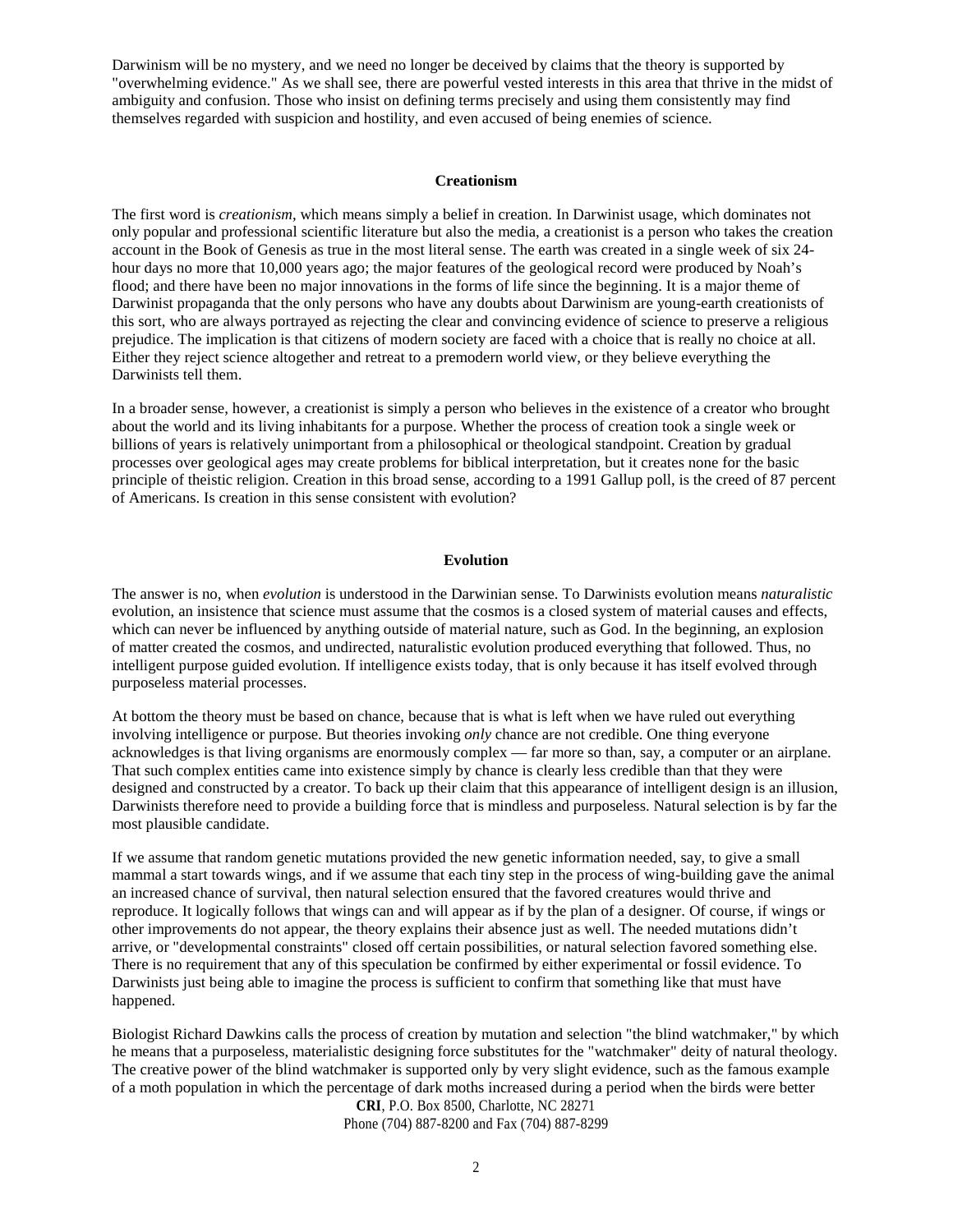able to see light moths against the smoke-darkened background trees. This may be taken to show that natural selection can change organisms, but not that it can create organisms that were not already in existence.

Even such slight evidence is more than sufficient, however, because evidence is not really necessary to prove something that is practically self-evident. The existence of a potent blind watchmaker follows deductively from the philosophical premise that nature had to do its own creating. There can be argument about the details, but if God was not in the picture something very much like Darwinism simply has to be true, regardless of the evidence.

#### **Science**

That brings me to my third term, *science.* We have already seen that Darwinists assume as a first principle that the history of the cosmos and its life forms is fully explicable on naturalistic principles. This reflects a philosophical doctrine called scientific naturalism, a necessary consequence of the inherent limitations of science. What scientific naturalism does, however, is transform the limitations of science into limitations on reality, in the interest of maximizing the explanatory power of science and its practitioners. It is, of course, entirely possible to study organisms scientifically on the premise that they were all created by God, just as scientists study airplanes and even works of art without denying that these objects are intelligently designed. The problem with allowing God a role in the history of life is not that science would cease, but rather that scientists would have to acknowledge the existence of something important that is outside the boundaries of natural science. For scientists who want to be able to explain everything, this is an intolerable possibility.

The second feature of scientific naturalism that is important for our purpose is its set of rules governing the criticism and replacement of a paradigm. A paradigm is a general theory, like the Darwinian theory of evolution, which has achieved general acceptance in the scientific community. The paradigm unifies the various specialties that make up the research community, and guides research in all of them. Thus, zoologists, botan-ists, geneticists, molecular biologists, and paleontologists all see their research as aimed at filling out the details of the Darwinian paradigm.

If molecular biologists see a pattern of apparently neutral mutations, which have no apparent effect on an organism's fitness, they must find a way to reconcile their findings with the paradigm's requirement that natural selection guides evolution. This they can do by postulating a sufficient quantity of invisible adaptive mutations, supposedly accumulated by natural selection. Similarly, if paleontologists see new fossil species appearing suddenly in the fossil record, and remaining basically unchanged thereafter, they must perform whatever contortions are necessary to force this recalcitrant evidence into a model of incremental change through the accumulation of micromutations.

Supporting the paradigm may even require what in other contexts would be called deception. As Niles Eldredge candidly admitted, "We paleontologists have said that the history of life supports [the story of gradual adaptive change], all the while knowing it does not."<sup>2</sup> Eldredge explained that this pattern of misrepresentation occurred because of "the certainty so characteristic of evolutionary ranks since the late 1940s, the utter assurance not only that natural selection operates in nature, but that we know precisely how it works." This certainty produced a degree of dogmatism that Eldredge says resulted in the relegation of paleontologists to the "lunatic fringe" who reported that "they saw something out of kilter between contemporary evolutionary theory, on the one hand, and patterns of change in the fossil record on the other."<sup>3</sup> Under the circumstances, prudent paleontologists understandably swallowed their doubts and supported the ruling ideology. To abandon the paradigm would be to abandon the scientific community; to ignore the paradigm and just gather the facts would be to earn the demeaning label of "stamp collector" (i.e., one who does not theorize).

As many philosophers of science have observed, the research community does not abandon a paradigm in the absence of a suitable replacement. This means that negative criticism of Darwinism, however devastating it may appear to be, is essentially irrelevant to the professional researchers. A critic may point out, for example, that the evidence that natural selection has any creative power is somewhere between weak and nonexistent. That is perfectly true, but to Darwinists the more important point is this: If natural selection did not do the creating, what did? "God" is obviously unacceptable, because such a being is unknown to science. "We don't know" is equally unacceptable, because to admit ignorance would be to leave science adrift without a guiding principle. To put the problem in the most practical terms: it is impossible to write or evaluate a grant proposal without a generally accepted theoretical framework.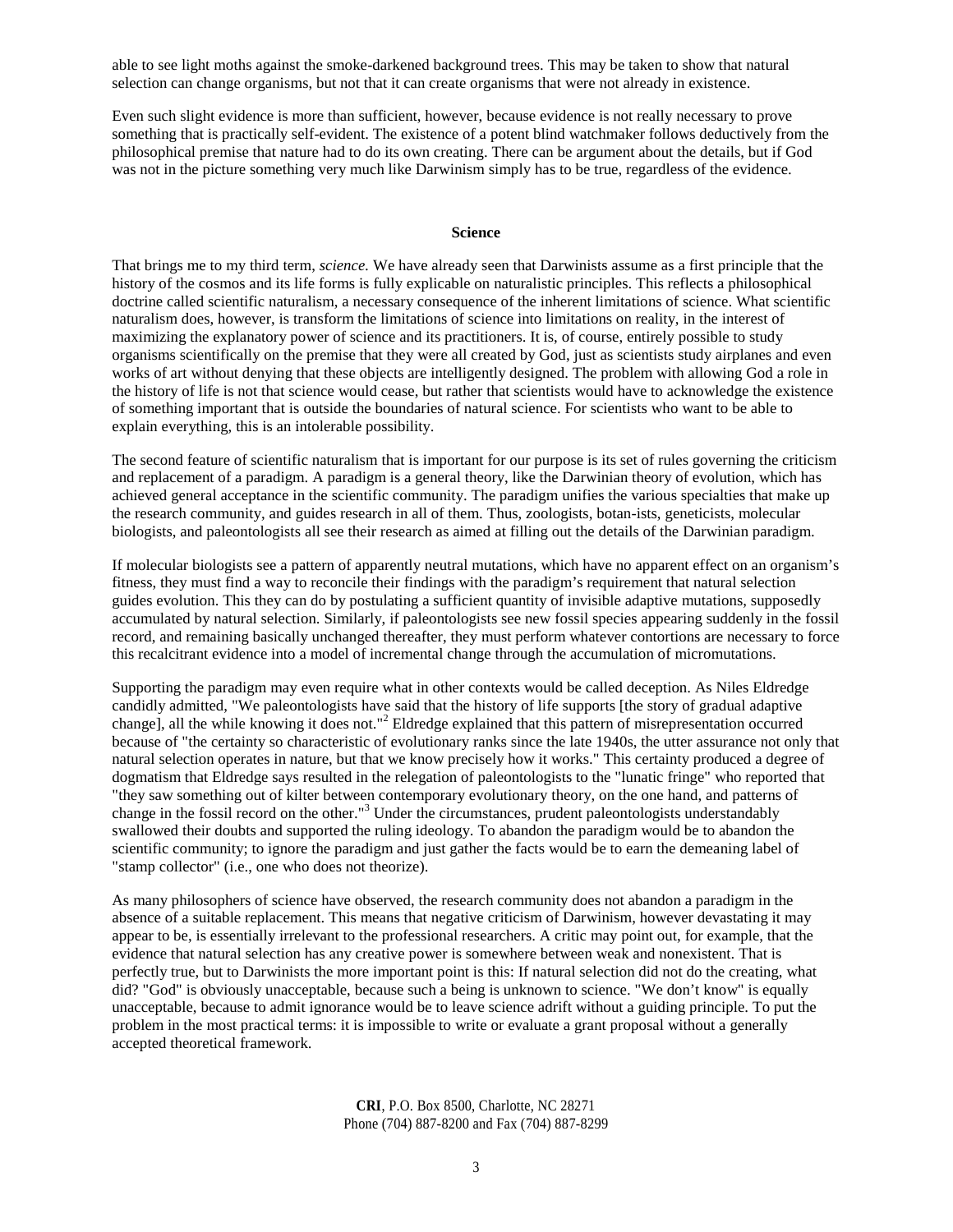The paradigm rule explains why Gould's acknowledgment that neo-Darwinism is "effectively dead" had no significant effect on the Darwinist faithful, or even on Gould himself. Gould made that statement in a paper predicting the emergence of a new general theory of evolution, one based on the macromutational speculations of the Berkeley geneticist Richard Goldschmidt.<sup>4</sup> When the new theory did not arrive as anticipated, the alternatives were either to stick with Ernst Mayr's version of neo-Darwinism or to concede that biologists do not know of a naturalistic mechanism that can produce biological complexity. That was no choice at all. Gould had to beat a hasty retreat back to classical Darwinism to avoid giving aid and comfort to the enemies of scientific naturalism, including those disgusting creationists. Having to defend a dead theory tooth and nail can hardly be a satisfying activity, and it is no wonder that Gould lashes out with fury at people such as myself who call attention to his predicament.<sup>5</sup> I do not mean to ridicule Gould, because I have a genuinely high regard for the man as one of the few Darwinists who has recognized the major problems with the theory and reported them honestly. His tragedy is that he cannot admit the clear implications of his own thought without effectively resigning from science.

The continuing survival of Darwinist orthodoxy illustrates Thomas Kuhn's famous point that the accumulation of anomalies never in itself falsifies a paradigm, since "to reject one paradigm without substituting another is to reject science itself."<sup>6</sup> This practice may be appropriate as a way of carrying on the professional enterprise called science, but it can be grossly misleading when it is imposed on persons who are asking questions other than the ones scientific naturalists want to ask. Suppose, for example, that I want to know whether God really had something to do with creating living organisms. A typical Darwinian response is that there is no reason to invoke supernatural action because Darwinian selection was capable of performing the job. To evaluate that response, I need to know whether natural selection really has the fantastic creative power attributed to it. It is not a sufficient answer to say that scientists have nothing better to offer. The fact that scientists don't like to say "we don't know" tells me nothing about what they really do know.

I am not suggesting that scientists have to change their rules about retaining and discarding paradigms. All I want them to do is to be candid about the disconfirming evidence and admit, if it is the case, that they are hanging on to Darwinism only because they prefer a shaky theory to having no theory at all. What they insist on doing, however, is to present Darwinian evolution to the public as a fact that every rational person is expected to accept. If there are reasonable grounds to doubt the theory such dogmatism is ridiculous, whether or not the doubters have a better theory to propose.

To believers in creation, Darwinists seem thoroughly intolerant and dogmatic when they insist that their own philosophy must have a monopoly in the schools and the media. Darwinists do not see themselves that way, of course. On the contrary, they often feel aggrieved when creationists (in either the broad or narrow sense) ask to have their own arguments heard and considered. To insist that schoolchildren be taught that Darwinian evolution is a fact is in their minds merely to protect the integrity of science education; to present the other side of the case would be to allow fanatics to force their opinions on others. Even college professors have been forbidden to express their doubts about Darwinian evolution in the classroom, and it seems widely believed that the Constitution not only permits but actually requires such restrictions on academic freedom.<sup>7</sup>

#### **Religion**

To explain this bizarre situation, we must define our fourth term: *religion*. Suppose that a skeptic argues that evidence for biological creation by natural selection is obviously lacking, and that in the circumstances we ought to give serious consideration to the possibility that the development of life required some input from a preexisting, purposeful creator. To scientific naturalists this suggestion is "creationist" and therefore unacceptable in principle, because it invokes an entity unknown to science. What is worse, it suggests the possibility that this creator may have communicated in some way with humans, perhaps with real prophets — persons with a genuine knowledge of God. Such persons could be dangerous rivals for the scientists as cultural authorities.

Naturalistic philosophy has worked out a strategy to prevent this problem from arising: it labels naturalism as science and theism as religion. The former is then classified as knowledge, and the latter as mere belief. The distinction is of critical importance, because only knowledge can be objectively valid for everyone; belief is valid only for the believer, and should never be passed off as knowledge. The student who thinks that 2 and 2 make 5, or that water is not made up of hydrogen and oxygen, or that the theory of evolution is not true, is not expressing a minority viewpoint. He or she is ignorant, and the job of education is to cure that ignorance and to replace it with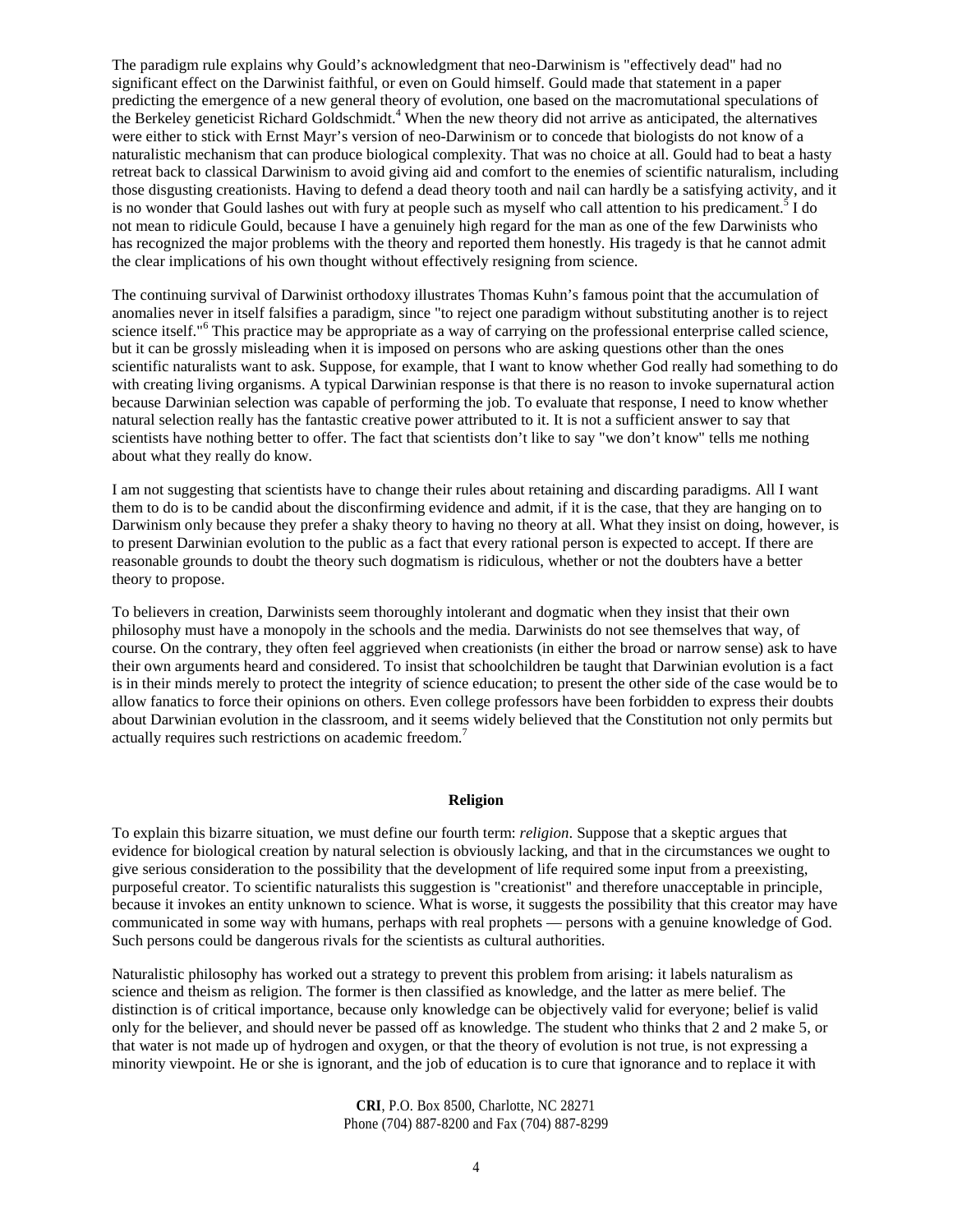knowledge. Thus, students in the public schools must be taught at an early age that "evolution is a fact," and as time goes by they will gradually learn that evolution means naturalism.

The proposition that God was in any way involved in our creation is effectively outlawed, since naturalistic evolution is by definition in the category of scientific knowledge and what contradicts knowledge is implicitly false, or imaginary. That is why it is possible for scientific naturalists in good faith to claim on the one hand that their science says nothing about God, and on the other to claim that they have said everything that can be said about God. In naturalistic philosophy both propositions are at bottom the same. All that needs to be said about God is that there is nothing to be said of God, because on that subject we can have no knowledge.

### **Truth**

Our fifth term is *truth.* Truth as such is not a particularly important concept in naturalistic philosophy. The reason for this is that "truth" suggests an unchanging absolute, whereas scientific knowledge is a dynamic concept. Like life, knowledge evolves and grows into superior forms. What was knowledge in the past is not knowledge today, and the knowledge of the future will surely be far superior to what we have now. Only naturalism itself, and the unique validity of science as the path to knowledge, are absolutes. There can be no criterion for truth outside of scientific knowledge, no mind of God to which we have access.

This way of understanding things persists even when scientific naturalists employ religious-sounding language. For example, the physicist Stephen Hawking ended his famous book *A Brief History of Time* with the prediction that humanity might one day "know the mind of God." This phrasing gives some friends of mine the mistaken impression that he has some attraction to theism. In context, Hawking was not referring to a supernatural eternal agent, but to the possibility that scientific knowledge will eventually become complete and all-encompassing because it will have explained the movements of material particles in all circumstances.

The monopoly of science in the realm of knowledge explains why evolutionary biologists do not find it meaningful to address the question whether Darwinism is true. They will gladly concede that the theory is incomplete and that further research is needed. At any given point in time, however, the reigning theory of naturalistic evolution represents the state of scientific knowledge about how we came into existence. Scientific knowledge is by naturalistic definition the closest approximation of absolute truth available to us. To ask whether this knowledge is true is to miss the point, and to betray a misunderstanding of "how science works."

#### **CHRISTIANS AND DARWINISM**

So far I have described the metaphysical categories by which scientific naturalists have excluded the topic of God from rational discussion, and thus ensured that Darwinism's fully naturalistic creation story is effectively true by definition. There is no need to explain why atheists find this system of thought control congenial. What is more difficult to understand — at least at first — is the strong support Darwinism continues to receive in the Christian academic world. Attempts to investigate the credibility of Darwinist evolution are regarded with little enthusiasm by many leading Christian professors of science and philosophy, even at institutions that are generally regarded as theologically conservative. Given that Darwinism is inherently naturalistic and therefore antagonistic to the idea that God had anything to do with the history of life, and that it plays the central role in ensuring agnostic domination of the intellectual culture, one might have supposed that Christian intellectuals (along with religious Jews) would be eager to find its weak spots.

Instead, the prevailing view among Christian professors has been that Darwinism — or "evolution," as they tend to call it  $-$  is unbeatable, and that it can be interpreted to be consistent with Christian belief. In fact Darwinism is unbeatable as long as one accepts the thought categories of scientific naturalism that I have been describing. The problem is that those same thought categories make Christian theism, or any other theism, absolutely untenable. If science has exclusive authority to tell us how life was created, and if science is committed to naturalism, and if science never discards a paradigm until it is presented with an acceptable *naturalistic* alternative, then Darwinism's position is impregnable within science. Yet the same reasoning that makes Darwinism inevitable also bans God from taking any action within the history of the Cosmos, which makes theism illusory. Theistic naturalism is selfcontradictory.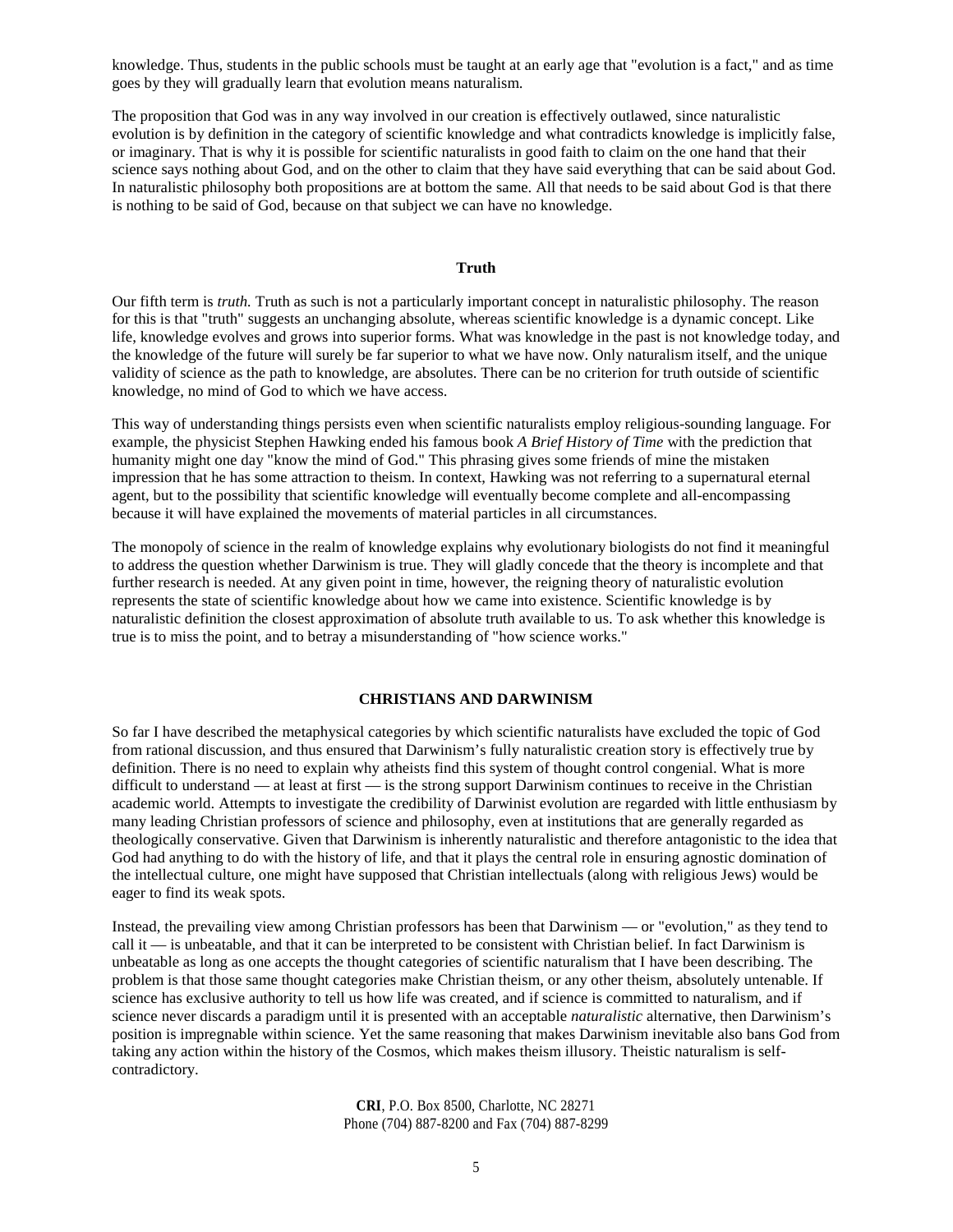Some hope to avoid the contradiction by asserting that naturalism rules only within the realm of science, and that there is a separate realm called "religion" in which theism can flourish. The problem with this, as we have already seen, is that in a naturalistic culture scientific conclusions are considered to be knowledge, or even fact. What is outside of fact is fantasy, or at best subjective belief. Theists who accommodate scientific naturalism therefore may never affirm that their God is real in the same sense that evolution is real. This rule is essential to the entire naturalistic mindset that produced Darwinism in the first place.

If God exists He could certainly work through scientifically explainable processes if that is what He wanted to do, but He could also create by some means totally outside the ken of our science. Once we put Him into the picture, there is no good reason to attribute the creation of biological complexity to random mutation and natural selection. Direct evidence that these mechanisms have substantial creative power is not to be found in nature, the laboratory, or the fossil record. An essential step in the reasoning that establishes that Darwinian selection created the wonders of biology, therefore, is that nothing else was available. Theism says that something else was available.

Perhaps the contradiction is hard to see when it is stated at an abstract level, so I will give a more concrete example. Persons who advocate the compromise position called "theistic evolution" are in my experience always vague about what they mean by "evolution." They have good reason to be vague. As we have seen, Darwinian evolution is by definition unguided and purposeless, and such evolution cannot in any meaningful sense be theistic. For evolution to be genuinely theistic it must be guided by God, whether this means God programmed the process in advance or stepped in from time to time to push it in the right direction. To Darwinists evolution guided by God is a soft form of creationism — that is to say, it is not evolution at all. To repeat, this understanding goes to the very heart of Darwinist thinking. Allow a preexisting supernatural intelligence to guide evolution, and this omnipotent being can do a whole lot more than that.

Of course, theists can think of evolution as God-guided whether naturalistic Darwinists like it or not. One problem with having a private definition for theists, however, is that the scientific naturalists have the power to decide what the term "evolution" means in public discourse, including the science classes in the public schools. If theistic evolutionists broadcast the message that evolution as they understand it is harmless to theistic religion, they are misleading their constituents unless they add a clear warning that the version of evolution advocated by the entire body of mainstream science is something else altogether. That warning is never clearly delivered, because the main point of theistic evolution is to preserve peace with the mainstream scientific community. Theistic evolutionists therefore unwittingly serve the purposes of the scientific naturalists by helping persuade the religious community to lower its guard against the incursion of naturalism.

We are now in a position to answer the question, What is Darwinism? Darwinism is a theory of empirical science only at the level of microevolution, where it provides a framework for explaining phenomena such as the diversity that arises when small populations become reproductively isolated from the main body of the species. As a general theory of biological creation Darwinism is not empirical at all. Rather, it is a necessary implication of a philosophical doctrine called scientific naturalism, which is based on the nonscintific assumption that God was always absent from the realm of nature. Evolution in the Darwinian sense is inherently antithetical to theism, although evolution in some entirely different and nonnaturalistic sense could conceivably (if not demonstrably) have been God's chosen method of creation.

To return to the game of *Jeopardy* with which we started, let us say that Darwinism is the answer. What, then, is the question? The question is: "How must creation have occurred if we assume that God had nothing to do with it?" Theistic evolutionists err in trying to Christianize the answer to a question that comes straight out of the agenda of scientific naturalism. What we need to do instead is challenge the assumption that the only questions worth asking are the ones that assume that naturalism is true.

**Phillip E. Johnson** is Professor of Law at the University of California. He is the author of *Darwin on Trial* and *Reason in the Balance,* and also the forthcoming *Defeating Darwinism — By Opening Minds* (InterVarsity Press).

#### **NOTES**

<sup>1</sup>This article was originally delivered as a lecture at a symposium at Hillsdale College in November 1992. Papers from the Symposium were published in the collection, *Man and Creation: Perspectives on Science and Theology,*